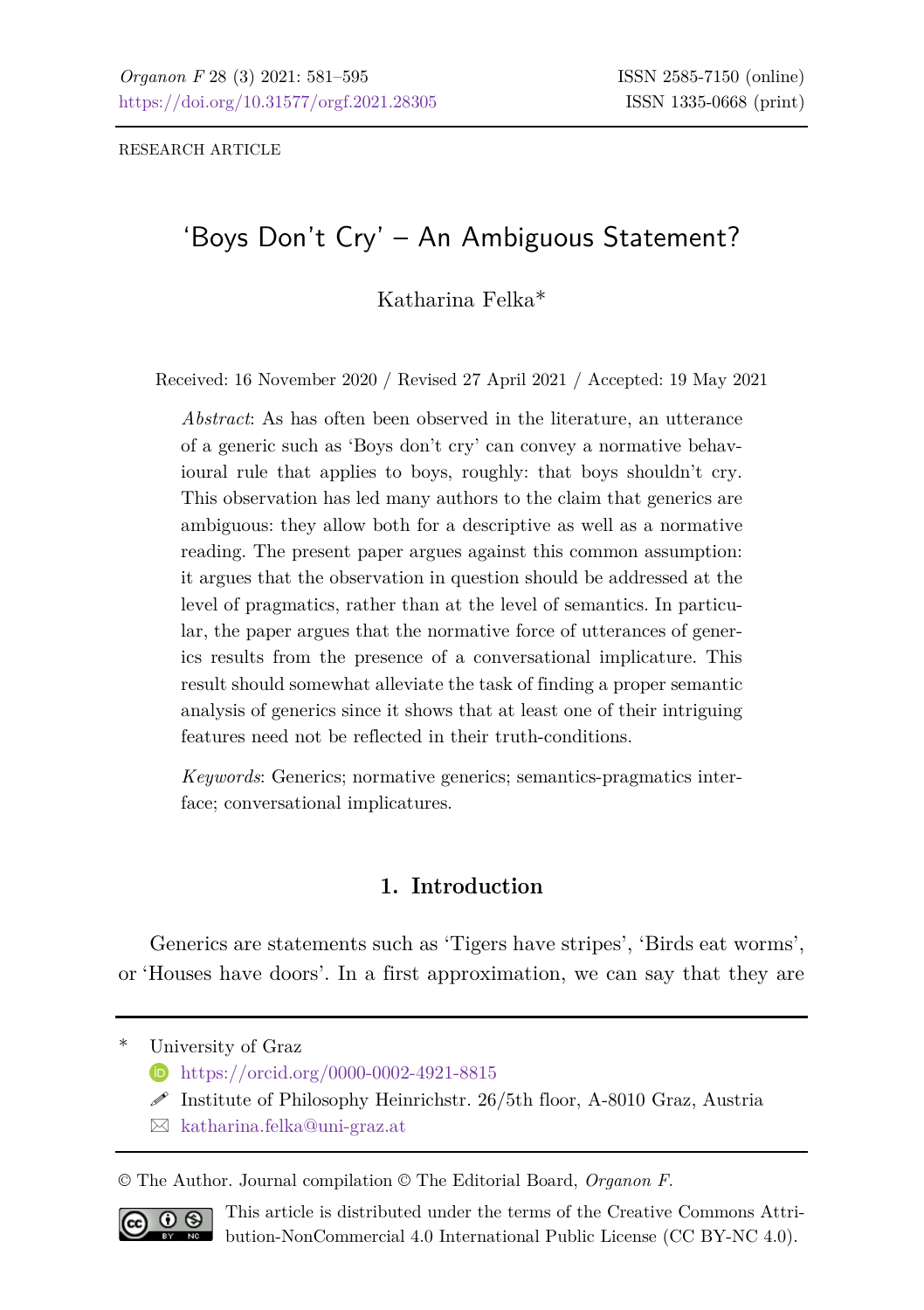statements that express *generalisations*, in the present examples, generalisa-tions about tigers, birds, or houses.<sup>[1](#page-1-0)</sup> But it is far from trivial to say something more precise about generics, in particular to give a precise statement of their truth-conditions. A natural thought appears to be that generics function similarly to quantified statements such as 'All tigers have stripes', 'Most tigers have stripes', or 'Some tigers have stripes'. That is, it appears natural to assume that a *certain amount* of the members of the pertinent kind need to have the property in question for a generic to be true. But it is unclear what that amount could be. Some generics appear to require the majority of the members of the pertinent kind to have the property in question. For instance, the truth of the generics 'Tigers have stripes' and 'Birds eat worms' appears to require most tigers to be striped and most birds to eat worms respectively. But others do not. For instance, the generic 'Ducks lay eggs' is true even though only the mature female ducks lay eggs. This makes it questionable whether a semantic analysis of generics can be given in terms of a quantified determiner.[2](#page-1-1)

A further complication in spelling out the truth-conditions of generics results from the observation that some generics seem to allow for descriptive as well as normative readings. A paradigm example is the generic 'Boys don't cry'. As has often been observed in the literature, this generic can convey a descriptive generalisation about boys. But it can also convey a normative behavioural rule that applies to boys, roughly: that boys *shouldn't*  cry. This observation has led many authors to the claim that generics are ambiguous. Some claim that their ambiguity results from the fact that they can exhibit different logical forms, while others have argued that generics are not *per se* ambiguous. According to them, rather nouns such as 'boys' are ambiguous and, thus, generics that contain such nouns are only *derivatively* ambiguous. Both accounts, however, share the assumption that the observation in question needs to be addressed at the level of *semantics* and, thus, should be reflected in the truth-conditions of generics.

<span id="page-1-0"></span><sup>1</sup> The examples are all bare plural generics. Generics can also contain a definite or indefinite description instead of a bare plural (e.g., 'The tiger has stripes' or 'A tiger has stripes').

<span id="page-1-1"></span><sup>2</sup> Cp. [Leslie and Lerner \(2016\)](#page-14-0), amongst many others.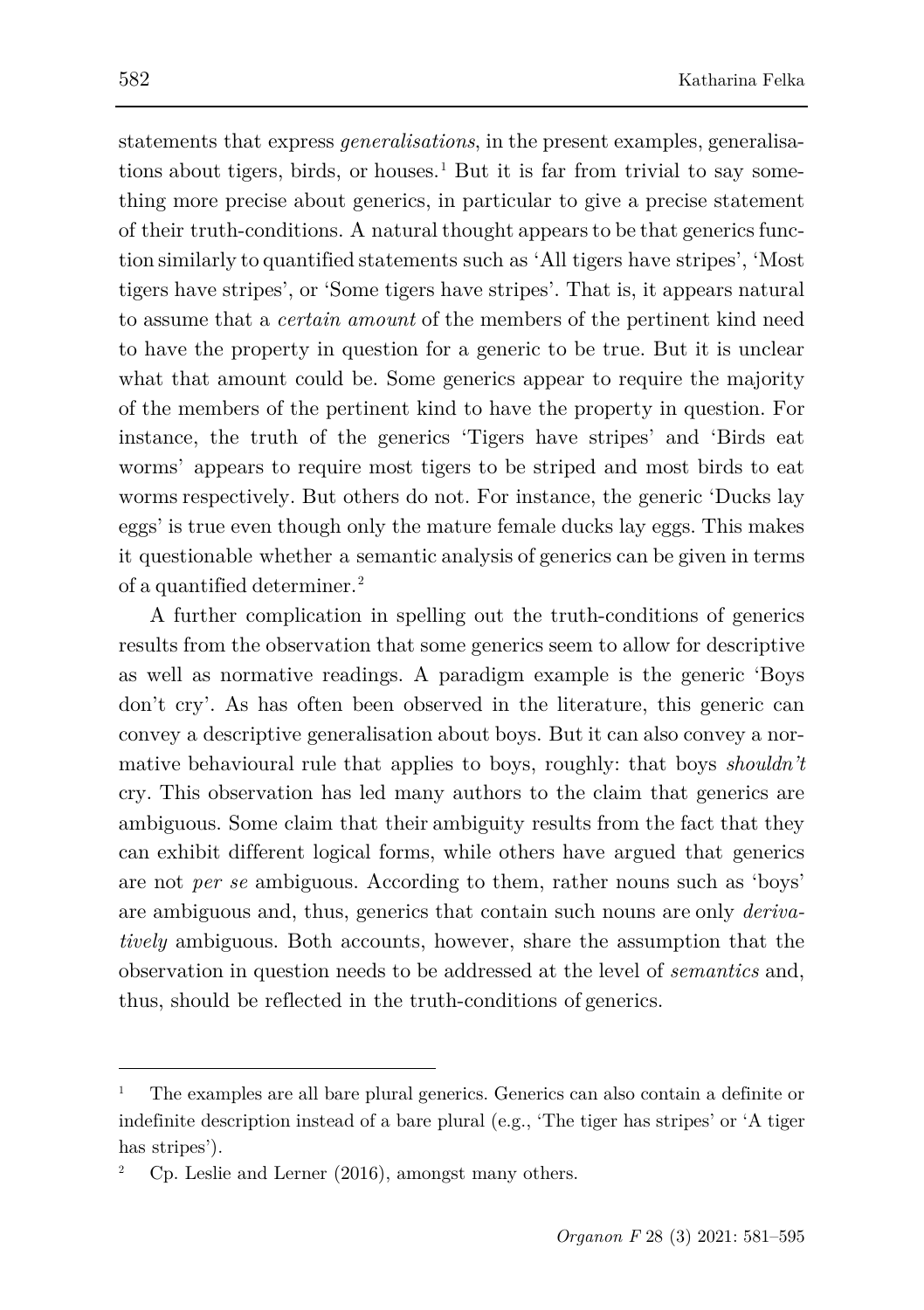The present paper will argue against this common assumption: it will argue that the observation in question—that generics appear to allow for descriptive as well as normative readings—should be addressed at the level of *pragmatics* rather than at the level of semantics. In particular, the paper will argue that the normative force of utterances of generics does not result from ambiguity of one of the uttered expressions—neither of the generic itself nor of an expression contained in the generic. Rather, it arises due to the presence of a *conversational implicature*. If correct, the result of the paper should somewhat alleviate the task of finding a proper semantic analysis of generics, since it shows that at least one of the intriguing features of generics need not be reflected in their truth-conditions.

The structure of the paper is as follows. In section 2 I will present further examples to motivate the claim that generics allow for descriptive as well as normative readings. In section 3 I will present two semantic explanations that have been proposed in the literature and argue that they both cannot fully capture the extent of the phenomenon in question. In section 4 I will propose a pragmatic alternative and argue that it is superior to the semantic explanations.

### **2. Descriptive and normative reading**

Generics are usually used to express generalisations. For instance, 'Tigers have stripes' expresses a generalisation about tigers and 'Birds eat worms' expresses a generalisation about birds. However, as already indicated, not all utterances of generics seem to express a descriptive generalisation. Some utterances of generics have 'a certain kind of normative force' [\(Leslie 2015,](#page-14-1) 112). Consider, for instance, the following quote from the TV show *Breaking Bad*, in which Gus Fring, a drug dealer, tries to convince Walter White, who is in urgent need of money, to continue selling drugs for him:

And a man, a man provides. And he does it even when he's not appreciated, or respected, or even loved. He simply bears up and he does it. Because he's a man.

In this quote Gus Fring uses the generic 'A man provides'. But he does not use it to make a descriptive generalisation about what a man in general does.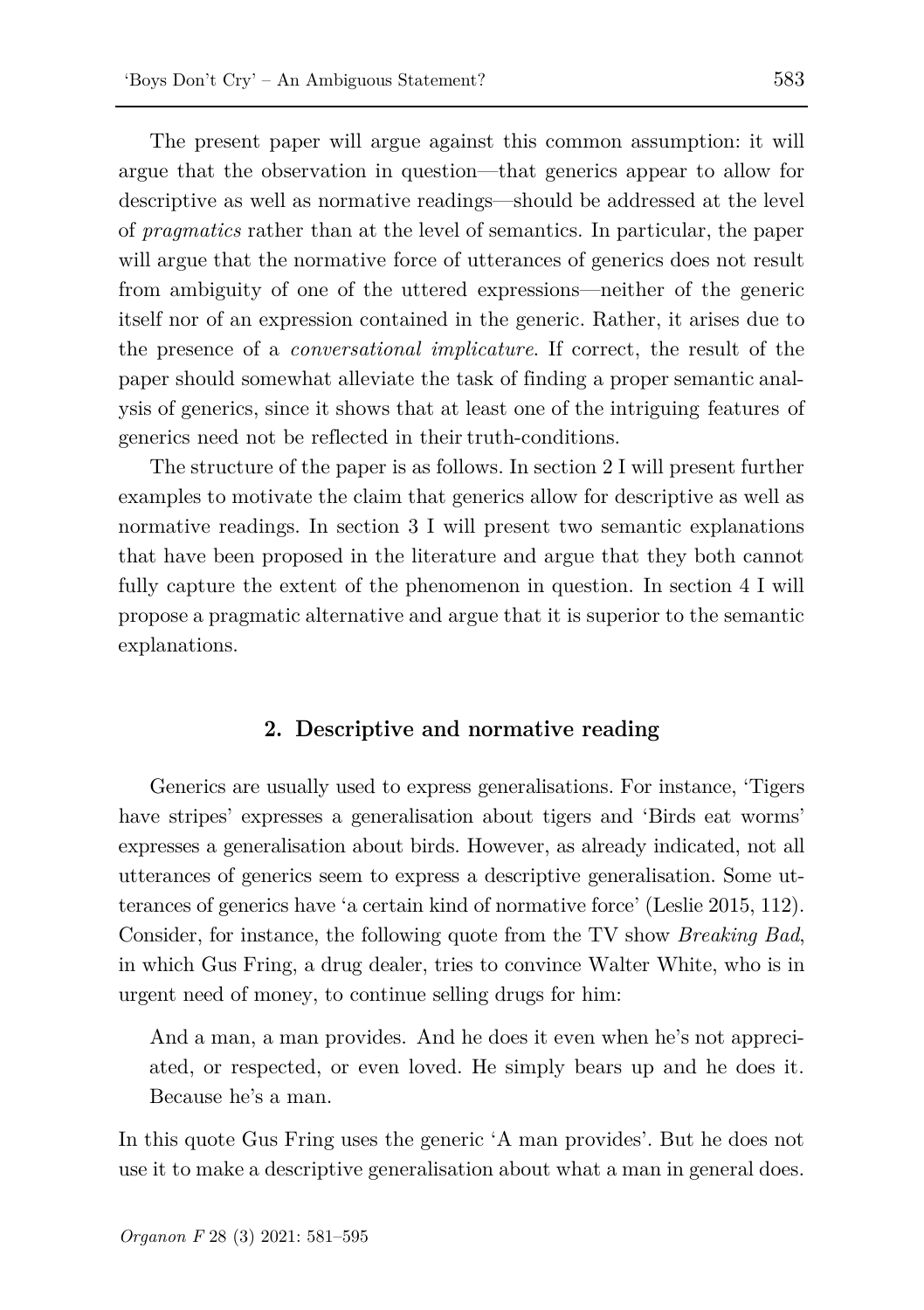Rather, his utterance has normative force: it is supposed to convey that the addressee has the obligation to provide for his family.

There are many more similar examples. For instance, utterances of generics such as 'Boys don't cry', 'Women put family before career', 'Women don't wear pants', 'Men open doors for ladies', 'Children at our day care don't hit each other', or 'Friends don't let friends drive drunk' are usually not used to express generalisations about boys, women, men, children, or friends. This becomes particularly obvious from the fact that one may sincerely utter the generics even though one does not have any opinion about the actual distribution of the property in question among boys, women, men, children, or friends respectively—or even if one thinks that boys do cry, women do not put family before career, or friends do let friends drive drunk. As Leslie puts it, the generic 'Friends don't let friends drive drunk' is not 'a banal descriptive observation; utterances of it rather serve as *injunctions*  precisely because friends … all too often let their friends drive drunk …' [\(Leslie](#page-14-1) [2015,](#page-14-1) 134). Similarly, the generics 'Women don't wear pants' or 'Children at our day care don't hit each other' might be uttered in situations in which the speaker thinks that women do wear pants or that children at the day care do hit each other to point out that this behaviour is in conflict with a norm he takes to be in place.

While this phenomenon has been noted by many authors, there are only a few authors that have tried to provide an explanation for it.[3](#page-3-0) According to the explanationsthat have been proposed so far, generics are in some way ambiguous. This claim gives rise to the question of what the pertinent readings of generics consist in and what exactly induces their ambiguity. In the following I will discuss two accounts that answer these questions, the first given by Sarah-Jane Leslie and the second given by Ariel Cohen.

<span id="page-3-0"></span><sup>3</sup> Cp., e.g., [Burton-Roberts](#page-13-0) (1977), [Carlson \(](#page-13-1)1995), [Cohen \(](#page-14-2)2001), [Greenberg](#page-14-3)  (2003), [McConnell-Ginet \(](#page-14-4)2012), [Krifka \(](#page-14-5)2013), and [Leslie \(](#page-14-1)2015). While Leslie (2015) is interested in the question what induces the normative force of a generic like 'Boys don't cry', the other authors are primarily concerned with a puzzle about the distribution of indefinite singular and bare plural generics. However, some of the proposed solutions (in particula[r Cohen 2001,](#page-14-2) [Greenberg 2](#page-14-3)003, and [Krifka 2012\)](#page-14-5) can be extended to answer the question at hand and are thus discussed in the following as well.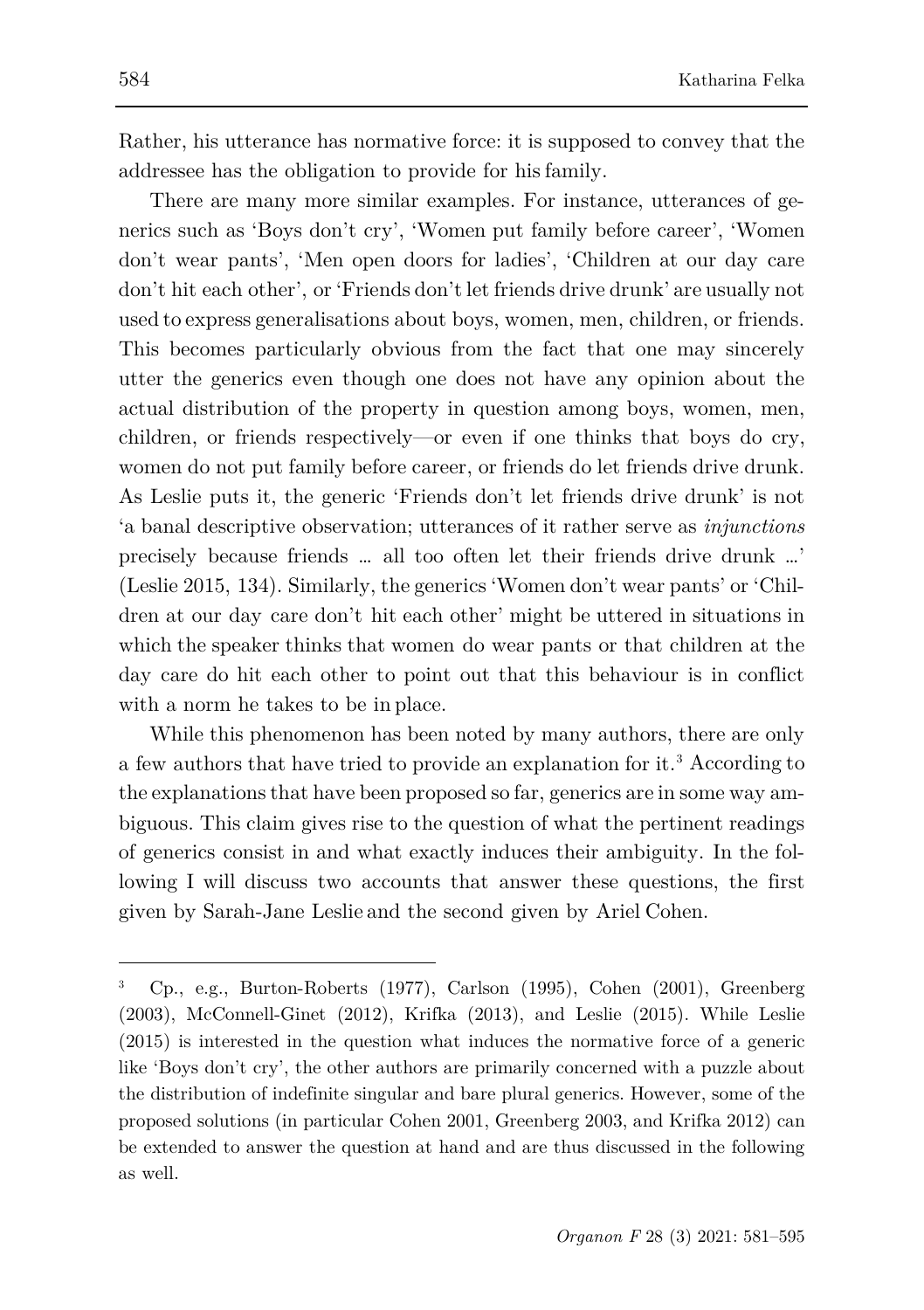#### **3. Semantic explanations**

Both Leslie's and Cohen's accounts rely on the assumption that generics are ambiguous but they differ in how they explain their ambiguity. While Leslie has argued that their ambiguity results from the nouns they contain, Cohen has claimed that it rather results from the logical structure of generics themselves. In the following I will critically discuss both accounts, starting with Leslie's.

#### *3.1 Social role nouns*

Following work by [Knobe](#page-14-6) et al. [\(2013\)](#page-14-6), Leslie (2015) has argued that nouns such as 'boys', 'women', 'men'—in general: nouns that denote groups of people for which certain social norms are in place (in the following: *social role nouns*)—are ambiguous. For instance, the noun 'boys' can either be used (roughly) in the sense of 'premature human beings that have the biological characteristics of males' or (roughly) in the sense of 'human beings who fulfil the ideals of boyhood'. Accordingly, a generic such as 'Boys don't cry' can be used in two senses as well: it can either be used in the sense of 'Premature human beings that have the biological characteristics of males don't cry' or in the sense of 'Human beings that fulfil the ideals of boyhood don't cry' (or shortly 'Ideal boys don't cry').

There are two difficulties with Leslie's account. Firstly, it is questionable whether the claim that social role nouns are ambiguous is sufficient in order to explain the normative force that generic utterances can have. According to Leslie, a normative utterance of 'Boys don't cry' expresses the content that ideal boys don't cry. Clearly, an utterance with this content *can* have normative force, e.g. in a context in which it is part of the common ground that the addressee wants to be an ideal boy. In such a context, the addressee can simply infer that he should not cry in order to count as an ideal boy. However, an utterance of 'Boys don't cry' can have normative force even in a context in which this proposition is not part of the common ground, e.g. in a context in which it is commonly assumed that the addressee does not want to be a boy, let alone be an ideal boy. In such a context it is unclear how conveying a generalisation about ideal boys can serve as an injunction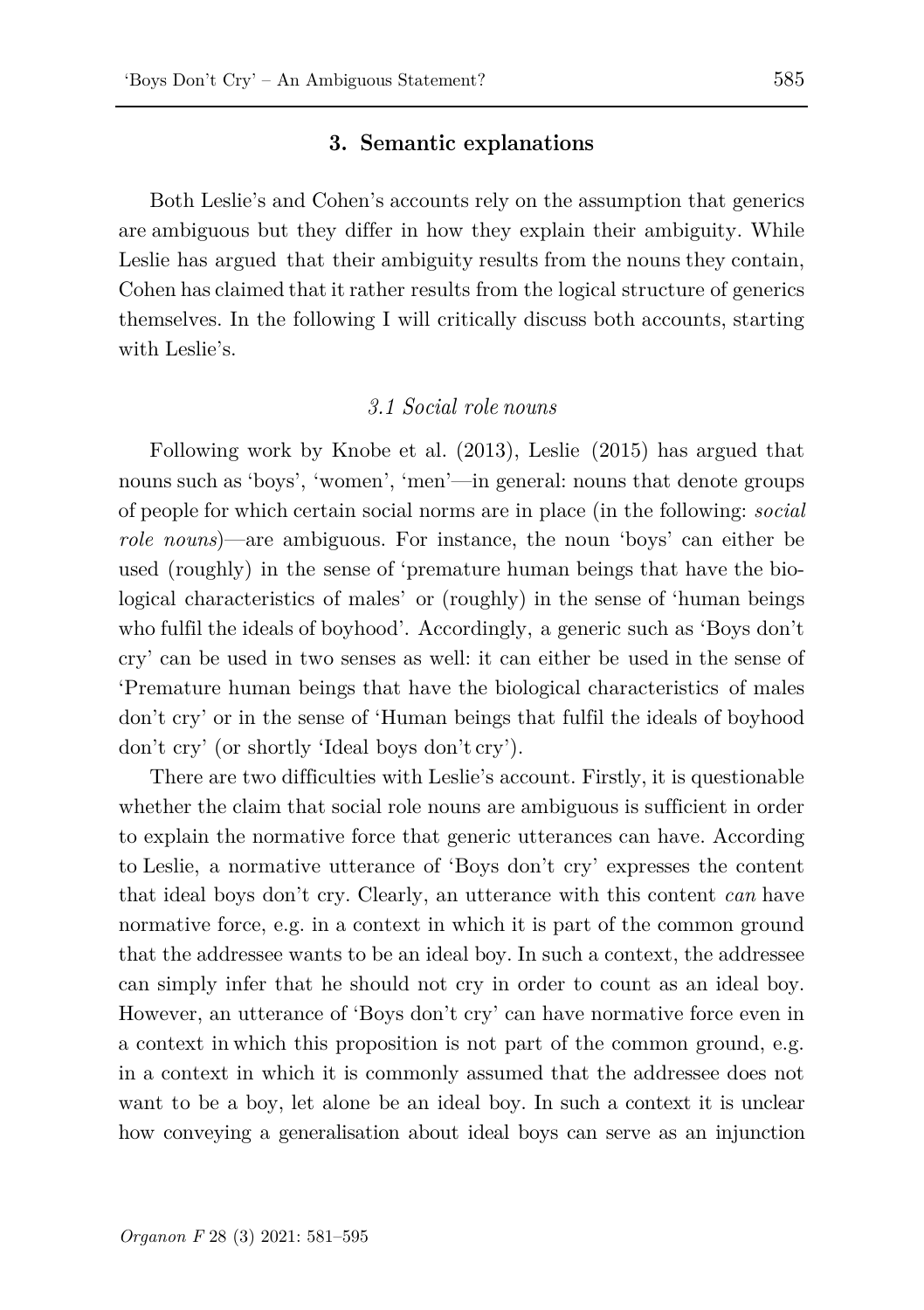that has normative force. Hence, as it stands, Leslie's account cannot fully accommodate the phenomenon in question.[4](#page-5-0)

Secondly, Leslie's account predicts that only generics that contain social role nouns can be used in two different ways. But that prediction is not borne out. This can already be seen from some of the examples that [Cohen](#page-14-2)  [\(2001,](#page-14-2) 194) presents. Among others, he cites the generic 'Bishops move diagonally'. As Cohen points out, this generic gives rise to the same phenomenon as generics like 'Boys don't cry'. But the noun 'bishops' is not a social role noun: it does not denote a group of people for which certain social norms apply. Accordingly, the pertinent normative reading cannot be due to the fact that the generic contains an ambiguous social role noun. Further examples that illustrate the same point are easy to find. Suppose, for instance, a young interior designer proposes a sparse and clean interior for a new house and his superior rejects his proposal with the words 'Family homes are warm and cosy'. Surely, the point of the superior's statement is not to inform her employee about how family homes are generally designed—she may not even believe that in general family homes are warm and cosy. Rather, she informs her employee how he *should* make family homes look like. But, again, 'family home' is not a social role noun and, thus, the normative force of the utterance cannot be due to the fact that it contains an ambiguous social role noun.

In order to deal with this difficulty, Leslie might extend her account to nouns like 'bishops' or 'family homes', i.e. she might claim that such nouns are ambiguous as well. But, firstly, this would require her to postulate even more widespread ambiguities since presumably *any* generic can receive a normative reading in appropriate circumstances. Secondly, extending her account in this way would still not allow her to account for the extent of the phenomenon. Take, for instance, the quantified sentence 'None of the other boys is crying.' In uttering this sentence one can simply describe what the other boys are doing. But one can also call on someone to behave in

<span id="page-5-0"></span><sup>4</sup> Leslie could appeal to further linguistic mechanisms. For instance, she could argue that in such a context the normative force of the utterance is due to a Gricean implicature. But the following discussion will make clear (i) that Leslie would object to such an extension of her account and (ii) that there is a more parsimonious account available.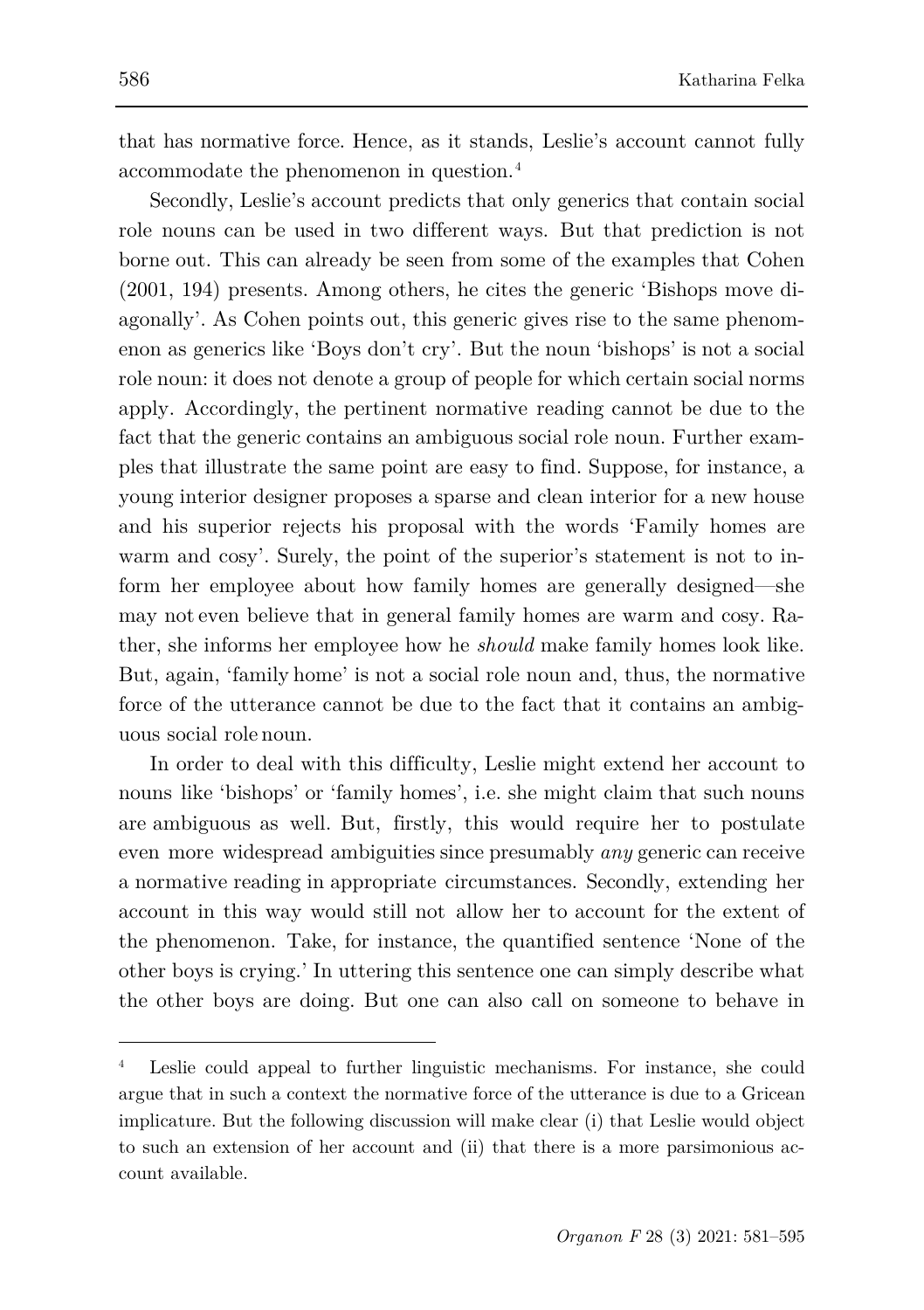a certain way: if a mother says to her crying son 'None of the other boys is crying', then she conveys that her son *should* behave like the other boys do. [5](#page-6-0) But in this case the normative force of the utterance cannot be due to the fact that the mother uses 'boys' in the sense of 'ideal boys' since she does not express that the other ideal boys don't cry. Leslie might try to argue that the linguistic mechanism that is at work in this case differs from the one that is pertinent in the case of generics. But it is not clear that this challenge can be met: in both cases we have a sentence that can either be used to describe something or that can serve as an injunction with normative force—and in both cases the normative force cannot be due to the fact that the sentence contains any obviously normative vocabulary. Without any further indication, it is thus not clear why the cases should be kept apart.

To sum up, Leslie's account is insufficient since (i) it cannot fully explain the normative force that generic utterances can have and (ii) it fails to account for the extent of the phenomenon: generics that do not contain social role nouns allow for normative as well as descriptive readings as well. Of course, it still seems to be the case that generics that contain social role nouns are especially susceptible for allowing a descriptive as well as a normative reading. A complete account of the phenomenon should accommodate this observation. In due course, I will try to provide such an account.

### *3.2 Divergent logical forms*

According to [Cohen \(2001\)](#page-14-2), generics themselves are ambiguous: they can have different logical forms. For instance, the generic 'Boys don't cry' can express a generalisation and, thus, have (roughly) the following logical form:[6](#page-6-1)

### $Gen x [Boys (x)] [Do not cry (x)]$

In this case the operator 'Gen' functions as a generic operator for which Cohen proposes a quantificational analysis. However, the generic 'Boys don't cry' can also have (roughly) the following logical form:

<span id="page-6-0"></span><sup>5</sup> Sterken (2014, 162) also notes that quantificational sentences can have a 'rulesand-regulations' reading as well.

<span id="page-6-1"></span><sup>6</sup> I follow here Leslie's simplified presentation of Cohen's account (cp[. Leslie 2015,](#page-14-1) 119).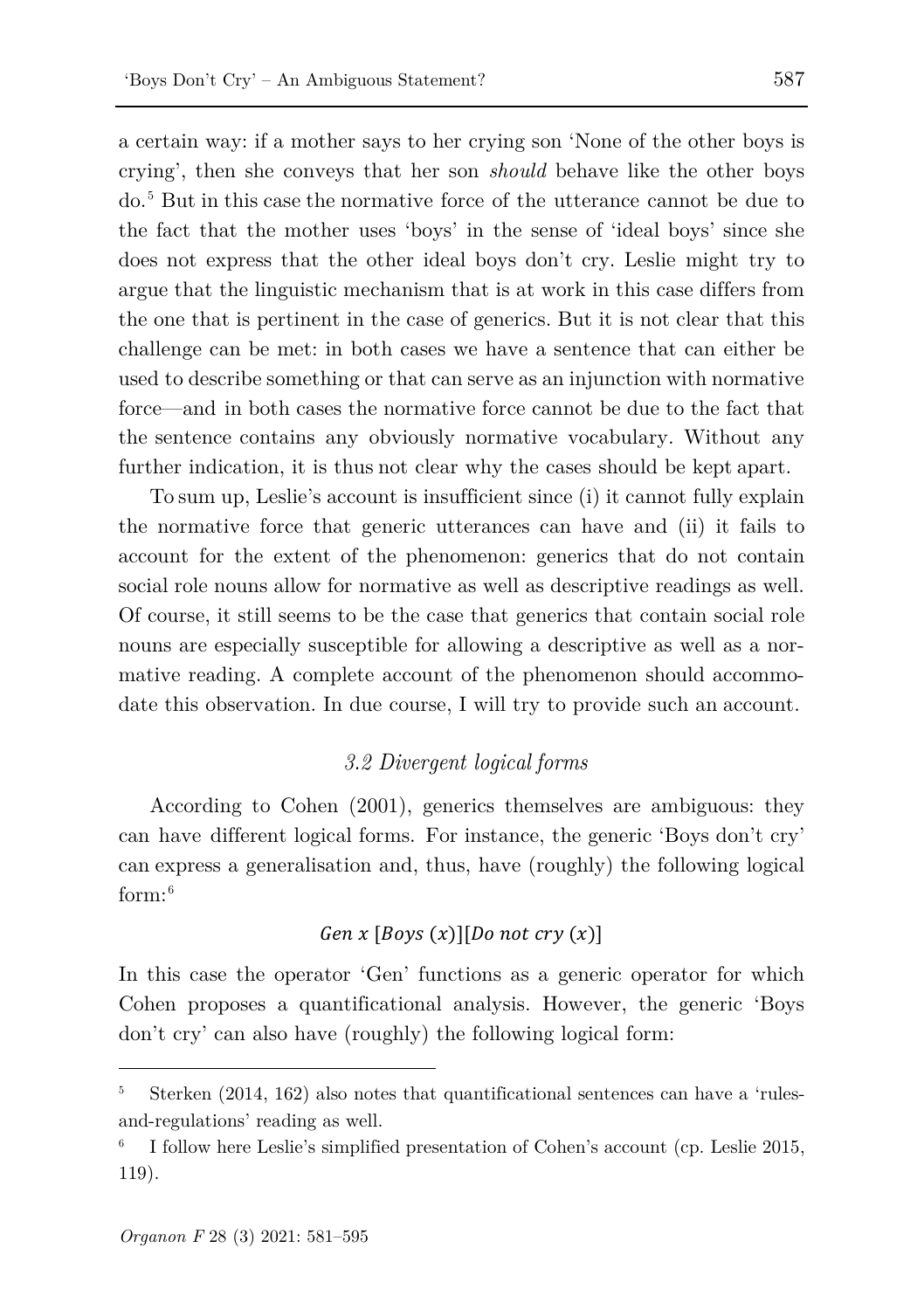## $in - effect($ !  $(Boys(x) \Rightarrow Do not cry(x)))$

In this case the generic 'Boys don't cry' ascribes to a certain rule the property of being in effect, namely to the rule that boys don't cry. Since a generic like 'Boys don't cry' can have either of these two logical forms, it can be used to express a generalisation or it can be used to express that a certain rule is in effect. Or so Cohen claims.

In contrast to Leslie's account, Cohen's account has the advantage that it can deal with generics like 'Bishops move diagonally', which do not contain a social role noun. According to his account, *any* generic can either be used to express a generalisation or to express that a certain rule is in effect. And, yet, it appears that his account is confronted with a similar difficulty as Leslie's account: it cannot capture the extent of the phenomenon in question. For there appear to be *non-generic* statements that can be used either descriptively or with 'a certain kind of normative force' [\(Leslie](#page-14-1) [2015,](#page-14-1) 112). As already pointed out, this holds for quantified statements like 'None of the other boys is crying'. The same observation can be made with respect to singular statements: suppose, for instance, it is a general rule in a farmer's family that the first-born son takes over the farm when he is old enough. Let us further suppose that the first-born son would prefer to leave the countryside and his sister, who endorses his plan, tries to put in a good word for him. But when she tries to convince her parents, her father only replies: 'He takes care of the farm'. In this case, the father conveys his opinion about what the son is supposed to do—and he does so by uttering a sentence that is usually used to *describe* what someone does. Hence, non-generic statements give rise to exactly the same phenomenon: they can be used to describe something but they can also serve as an injunction even though they do not contain any obviously normative vocabulary.

Thus, both Leslie and Cohen overlook that the phenomenon in question can arise for almost any kind of statement. However, this observation suggests that a pragmatic explanation is preferable to a semantic one that ties it to some special kind of words or construction. In the following section I will propose such a pragmatic explanation and defend it against objections.[7](#page-7-0)

<span id="page-7-0"></span><sup>7</sup> Krifka [\(2012\)](#page-14-5) has proposed a semantic explanation as well. According to Krifka, the normative force of some utterances of generics is due to the fact that generics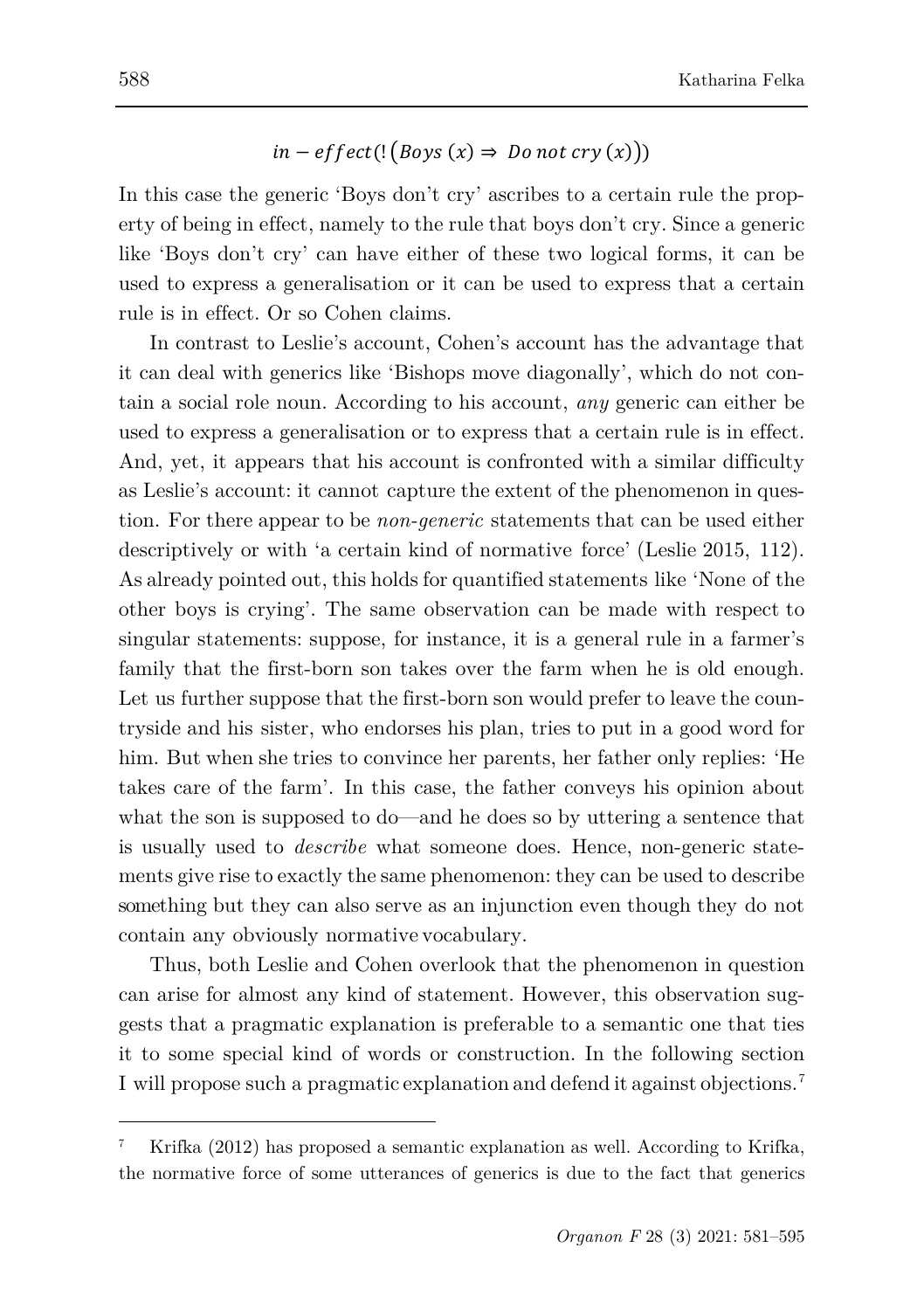### **4. A pragmatic explanation**

As a general methodological rule, [Grice](#page-14-7) [\(1989,](#page-14-7) 47) has recommended not to multiply meanings beyond necessity. Following his advice, we should investigate whether we can give a pragmatic explanation of the phenomenon in question. According to such an explanation, utterances of generics such as 'Boys don't cry' express a generalisation about boys and in some contexts they additionally conversationally implicate that in a certain respect (crying) the addressee *should* behave like boys in general do. This explanation is admittedly quite simple but it has the following advantages in contrast to Leslie's and (partly) Cohen's explanations:

(1) *Normative force* A pragmatic explanation does not have any trouble to explain that an utterance of 'Boys don't cry' can have normative force even in utterance contexts in which it is part of the common ground that the addressee does not want to be a boy, let alone be an ideal boy. For, according to this explanation, the speaker implicates that the addressee should behave like boys in general do—and that implicature can have normative force even if the addressee does not want to be a boy.

(2) *Parsimony* A pragmatic explanation does not postulate additional meanings and, thus, keeps the lexicon simple.

(3) *Generality* According to a pragmatic explanation, the phenomenon in question results from features of utterance contexts and, thus, it can account for the fact that it is not restricted to a *certain kind of expression* (social role nouns) or to a *certain kind of construction* (generics).

allow for a definitional reading: e.g. a normative utterance of 'Boys don't cry' expresses that the concept *boys* is defined such that only non-crying things fall under that concept (or at least that it should be defined in such a way; cp. [Greenberg](#page-14-3) [\(2003\)](#page-14-3) for a similar account). But again: (i) this claim alone is not sufficient to explain the normative force of such utterances since there are contexts in which mere information about the definition of *boys* is not suitable to direct the addresses' actions; (ii) this claim does not appear to be able to capture all normative uses of generics. For instance, a speaker's utterance of 'A tiger lives outdoors' can have normative force but in making that utterance the speaker certainly does not want to claim that living outdoors is part of the definition of the concept *tiger*.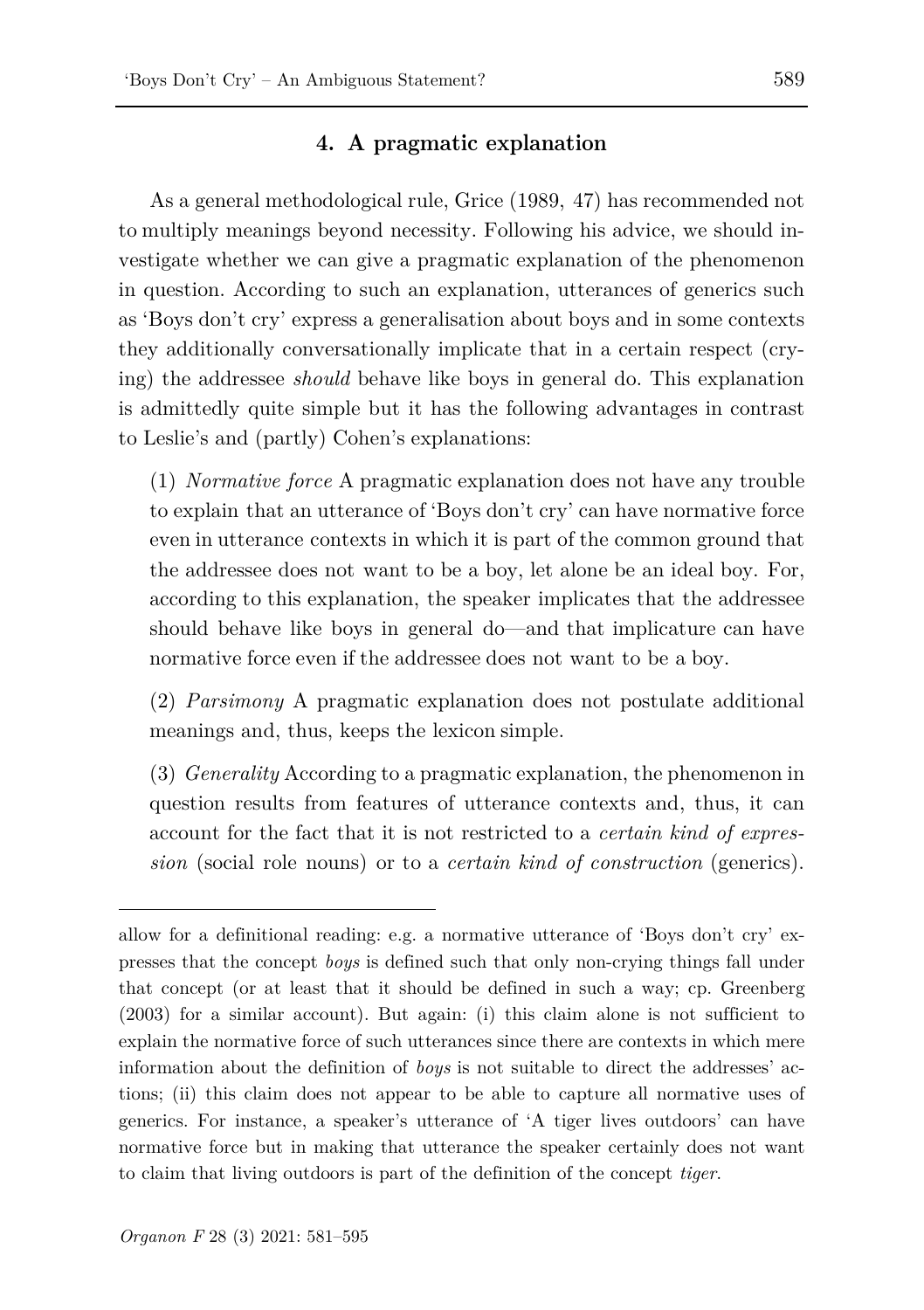And yet it allows us to explain why the phenomenon occurs more often with generics that contain social role nouns rather than with other kinds of expressions. Firstly, it occurs more often with generics (rather than with singular statements such as 'He works at the farm') since generics say something about groups of people (or things) and norms and rules are usually formulated for *groups* of people (or things), rather than for singular entities. And, secondly, it occurs more often with generics that contain social role nouns rather than with generics that do not ('Family homes are warm and cosy') since most norms and rules that are in place apply to *social* groups, rather than to groups of things like homes or animals.

Thus, *prima facie* it appears that a pragmatic explanation is superior to extant alternatives. However, [Leslie](#page-14-1) [\(2015\)](#page-14-1) has provided two objections against a pragmatic explanation. In the following I will discuss her objections as well as a further worry a pragmatic explanation might give rise to.

### *4.1 How the implicature is triggered*

It is generally assumed that if something is a conversational implicature, its presence has to be explicable by appeal to conversational maxims. However, according to Leslie, this requirement is not fulfilled:

Consider, for example, a standard utterance of 'friends don't let friends drive drunk'. For the pragmatic account to explain its normative force, we would have to suppose that [it] is so obviously false as a descriptive statement that the speaker could not have possibly meant to assert that—or alternatively so obviously true that it triggers a search for a more informative content. Neither characterization seems remotely plausible. [\(Leslie 2015,](#page-14-1) 137)

Leslie argues that neither the maxim of quality nor the maxim of quantity can explain the presence of an implicature. While this appears to be correct, there is a further maxim—the maxim of relation ('Be relevant') that is perfectly well able to explain the presence of a conversational implicature. Suppose, for instance, a mother says to her crying son 'Boys don't cry'. If in making this utterance the mother were only conveying a descriptive generalisation about what boys in general do, her utterance would be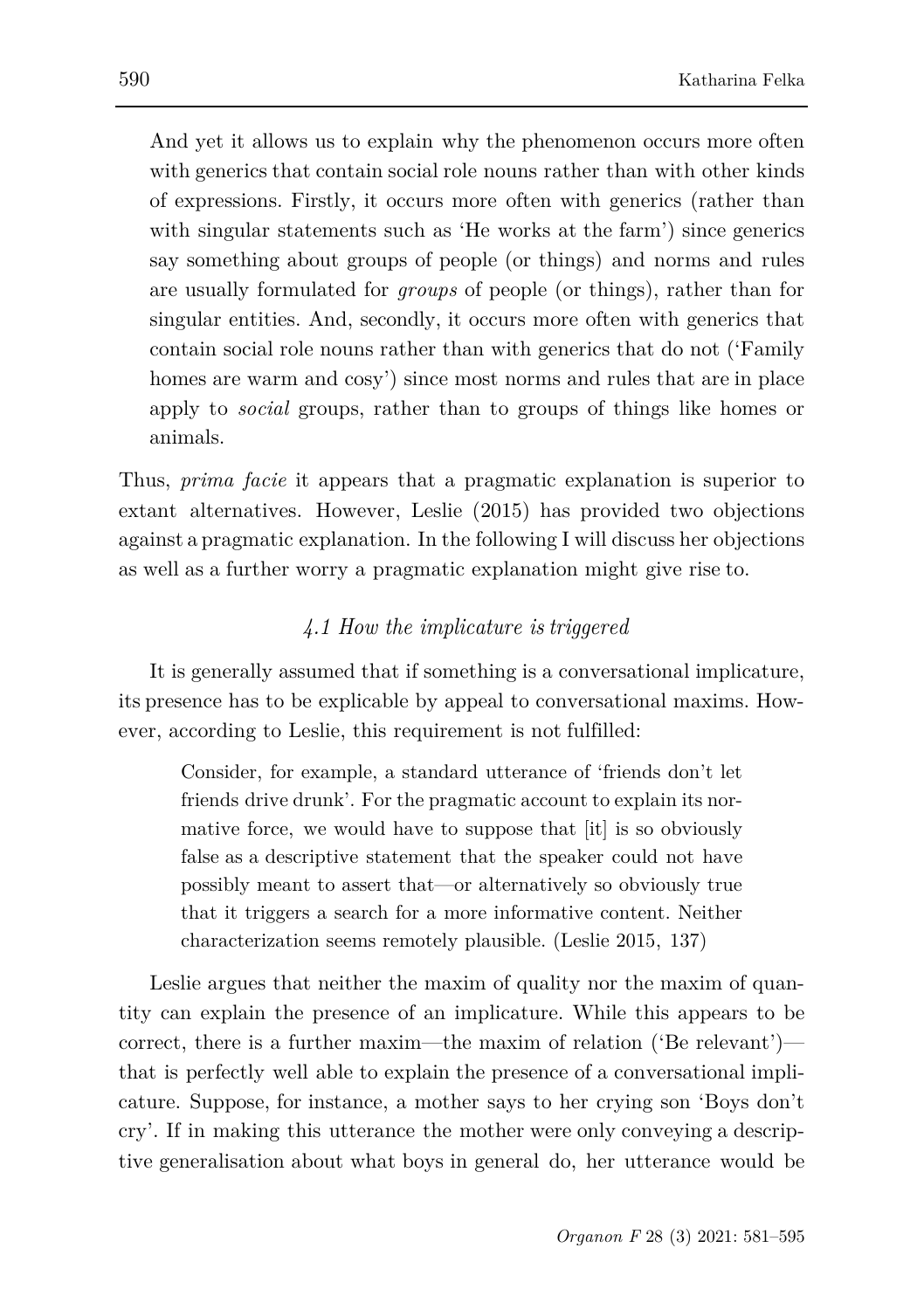irrelevant in the utterance context. Accordingly, the boy will try to interpret her statement in a way such that it is relevant and thereby arguably come to the conclusion that she wants to convey that in a certain respect (crying) he should behave like boys in general do. Thus, the presence of the implicature *can* be explicated by appeal to one of the conversational maxims, it is simply a different maxim than the ones Leslie considers.

### *4.2 Empirical counter evidence?*

Leslie's second argument relies on the assumption that children are able to grasp the normative force that an utterance of 'Boys don't cry' may have. However, so she proceeds, children are not able to understand conversational implicatures. Thus, she concludes, the normative force that such an utterance may have cannot be due to the presence of an implicature.

Leslie cites an experiment due to [Noveck \(2001\)](#page-14-8) to justify the premise that children are not able to understand conversational implicatures. In this experiment 60 children and 25 adults were asked to either accept or reject statements containing the determiner 'some'. Some of the statements were false ('Some stores are made of bubbles'), some true ('Some birds live in cages'), and some true but infelicitous ('Some giraffes have long necks'). As you can see in the table, in contrast to the adults, most children accepted the statement 'Some giraffes have long necks' even though it conflicts with the maxim of quantity ('Be informative').<sup>[8](#page-10-0)</sup> Based on this experiment, Leslie claims that there is strong empirical evidence that children do not understand conversational implicatures.

| Statements                          | Evaluation | 8 years | 10 years | Adults |
|-------------------------------------|------------|---------|----------|--------|
| False                               | reject     | 95%     | $99\%$   | 98%    |
| ('Some stores are made of bubbles') |            |         |          |        |
| True and felicitous                 | accept     | 84\%    | $90\%$   | 99%    |
| ('Some birds live in cages')        |            |         |          |        |
| True but infelicitous               | accept     | 89%     | 85%      | 41\%   |
| ('Some giraffes have long necks')   |            |         |          |        |

<span id="page-10-0"></span><sup>8</sup> This utterance conflicts with the maxim of quantity since a more informative statement could have been made: 'All (or at least most) giraffes have long necks'.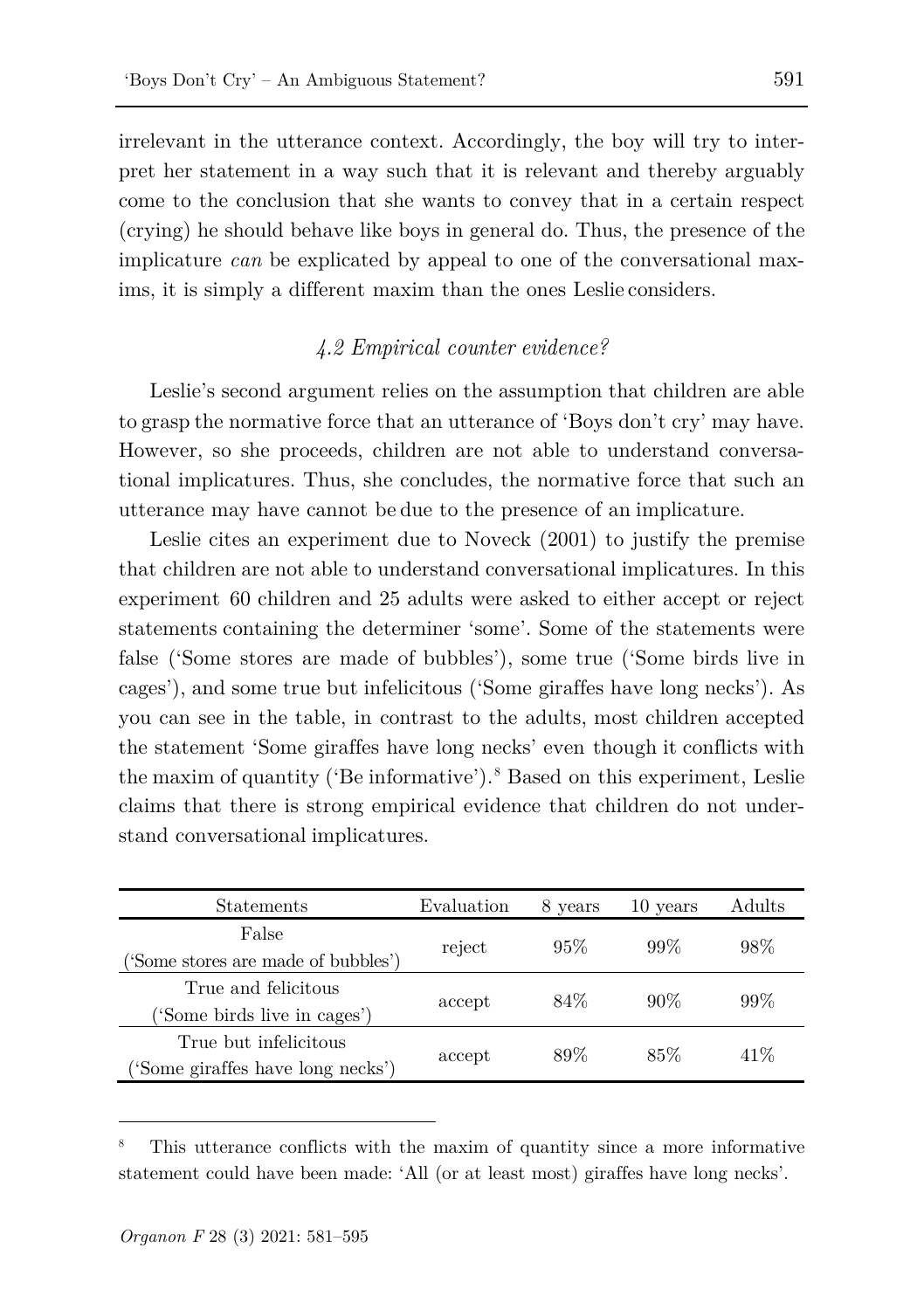However, it is doubtful whether Noveck's experiment indeed provides support for Leslie's premise. Firstly, if at all, it could only show that children are not able to understand scalar implicatures, i.e. implicatures that arise due to the *maxim of quantity*. But if the pragmatic explanation proposed above is correct, they only need to be able to understand implicatures that arise due to the *maxim of relation*. Secondly, Noveck's findings are questionable. [Chierchia et al. \(2000\)](#page-13-2) conducted a similar experiment and came to a different conclusion. In their experiment they told 15 children and 8 adults a story in which four boys had to choose between a skateboard and a bicycle. After telling the story, a puppet made the true and felicitous statement 'Each of the four boys chose a skateboard and a bicycle' while another puppet made the true but infelicitous statement 'Each of the four boys chose a skateboard or a bicycle'. The participants in the experiment had then the task to say which puppet described better what happened in the story. In this experiment there were no significant deviances: both the adults and the children said in almost all cases that the first puppet said it better. Based on these findings, Chierchia et al. conclude that children *do*  understand scalar implicatures. According to their hypothesis, the deviances in Noveck's experiment are rather due to the fact that children cannot keep in mind formulations long enough in order to compare them with alternative formulations (i.e. when they only hear 'Some giraffes have long necks', they are not aware of the fact that one may also make the more informative statement 'All (or at least most) giraffes have long necks').

Thus, Leslie's second objection is not convincing either: firstly, it is doubtful whether the given empirical evidence is pertinent at all and, secondly, it is not robust enough in order to support the central premise of her objection.

# *4.3 A further worry*

According to the explanation presented above, a (normative) utterance of the generic 'Boys don't cry' expresses that in general boys don't cry and additionally implicates that the addressee should behave like boys in general do via the maxim of relation. This explanation might give rise to a worry: conversational implicatures that arise due to the maxim of relation are usually *additive implicatures*, rather than *substitutional implicatures*. Additive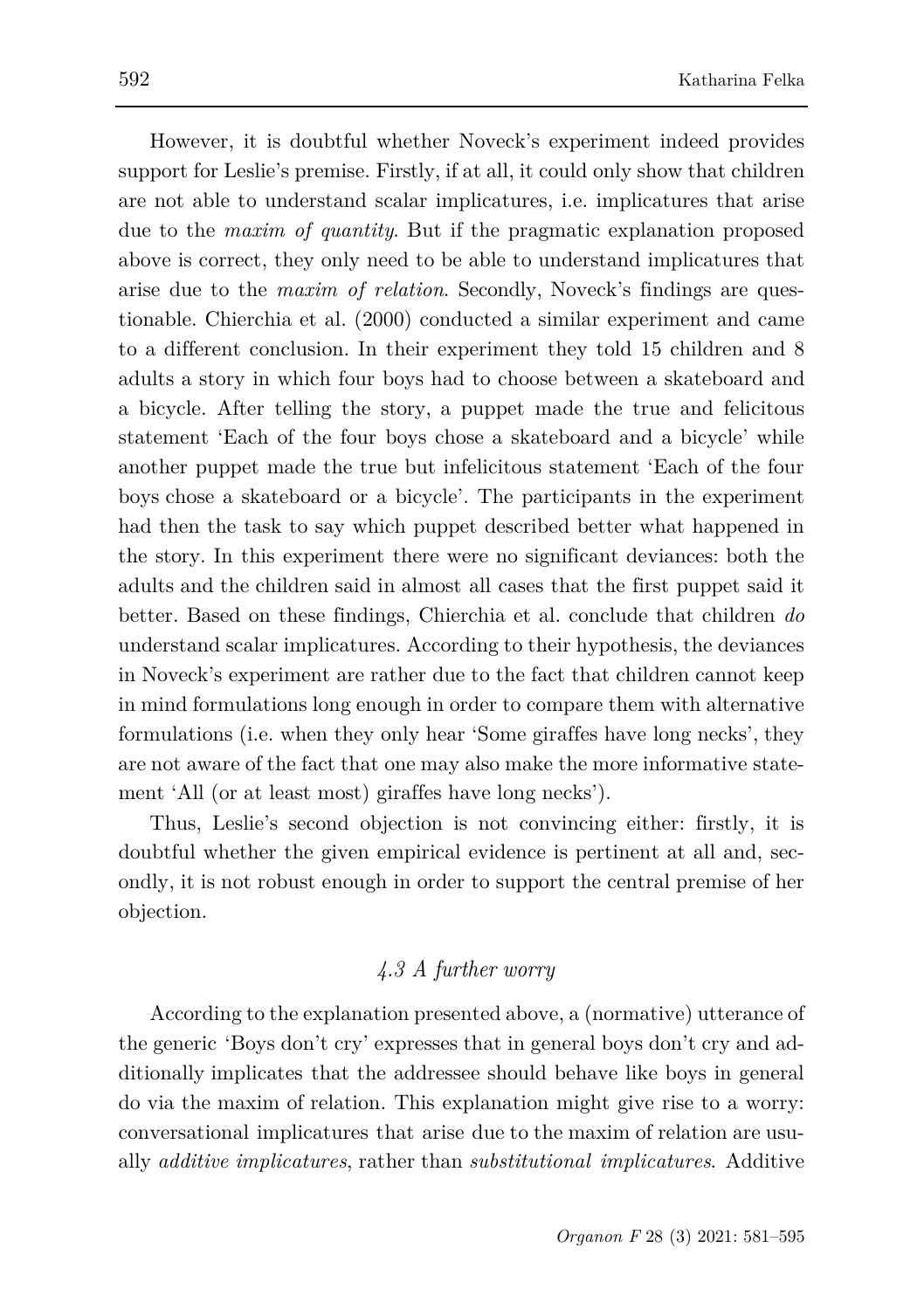implicatures are ones that are conveyed *in addition* to the semantic content expressed, while substitutional implicatures are conveyed *instead* of the semantic content expressed (paradigm examples are, e.g., ironic statements that convey the opposite of the expressed content due to the maxim of quality).[9](#page-12-0) However, as pointed out at the outset, one may use a generic like 'Boys don't cry' with normative force without believing and, thus, without expressing that in general boys don't cry. In such cases the implicature in question would have to be a substitutional implicature. But it is questionable whether there are any substitutional implicatures that arise due to the maxim of relation. Or so the worry goes.

However, the account presented here is not committed to the claim that in the cases at hand the normative force of generics is due to the presence of a substitutional implicature. For it appears natural to assume that just like *any other* kind of statement containing nouns (e.g. 'I want you to be a boy') the noun in generics like 'Boys don't cry' can be accompanied by the (pronounced or unpronounced) modifier 'real' (or 'ideal') that allows us to speak of only a subgroup of the group denoted by the noun. If a speaker sincerely utters 'Boys don't cry' even though she does not share the view that in general boys don't cry, then her utterance presumably contains the unpronounced modifier 'real' and, hence, expresses the content that real boys don't cry.<sup>[10](#page-12-1)</sup> If so, the implicature in question—that the addressee should behave like a real boy—is an additive implicature just like in the other cases.

Thus, in order to fully account for the phenomenon at hand we need to assume that in some cases nouns like 'boys' are accompanied by the

<span id="page-12-0"></span><sup>9</sup> Cp. Meibauer (2009) for the distinction between additive and substitutional implicatures, among others.

<span id="page-12-1"></span>According to Leslie, the phrase 'real Fs' cannot have the function to speak of a subgroup of the Fs. For, Leslie says, we can correctly use it in a statement like 'Hilary Clinton is the only [real] man in the Obama administration' even though Hilary Clinton is a woman (cp. [Leslie 2015,](#page-14-1) 115). However, this observation can be explained in pragmatic terms again: in making this utterance one expresses an obvious falsehood and, thus, the listener will search for some other content that is conveyed (in the present case: that Clinton is the only person in the Obama administration that has the pertinent features of real men). Thus, Leslie's observation does not present any reason to depart from the standard view, according to which 'real' functions as a modifier.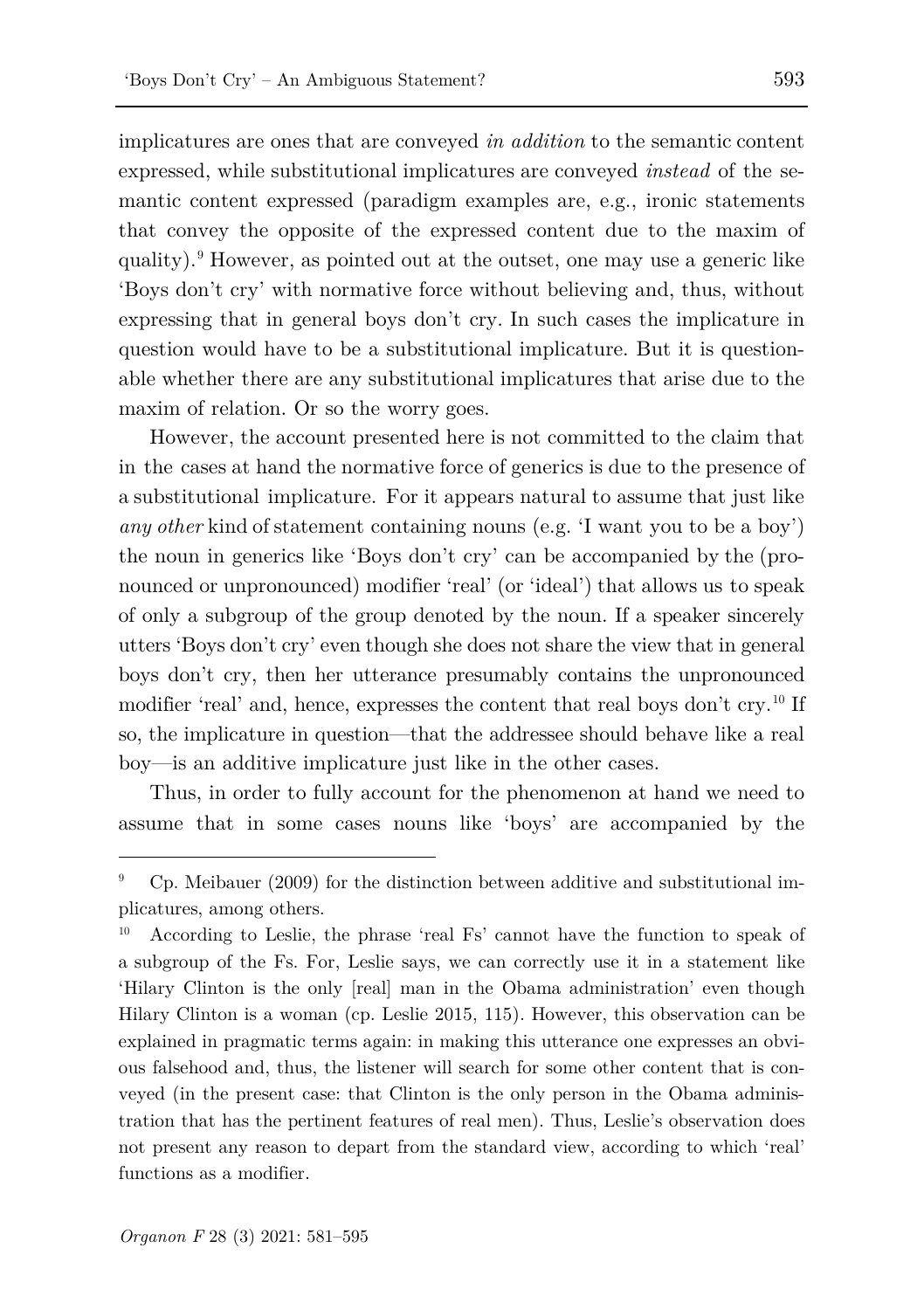pronounced or unpronounced modifier 'real'. But this assumption is harmless since it is an assumption we are readily willing to make with respect to other kinds of statements as well. Further, the resulting account is still not confronted with the difficulties that arise for Leslie's and Cohen's account. Firstly, in contrast to Leslie's account, it does not conflict in any way with Ockham's razor since the modifier 'real' is already contained in our lexicon and we thus do not have to add any further entries to our lexicon. Secondly, in contrast to Leslie's and Cohen's account, the account can accommodate the extent of the phenomenon since it does not rely on the assumption that the normative force of an utterance of 'Boys don't cry' is due to some specific kind of words contained in the utterance or to the construction itself. According to the account presented here, its normative force lies entirely in a Gricean implicature (i.e., that one should behave like a (real) boy) and, thus, arises at the level of pragmatics.

### **5. Conclusion**

As has often been observed in the literature, generics such as 'Boys don't cry' allow for a descriptive as well as for a normative reading. According to the explanations that have been provided so far, this observation should be accounted for at the level of semantics. In contrast, the present paper has argued that we should rather account for it in terms of conversational implicatures that arise due to the maxim of relation. This proposal somewhat lightens the difficult task of finding the proper semantics of generics since it shows that at least one observation regarding generics need not be accounted for at the semantic level.

#### <span id="page-13-1"></span>**References**

- <span id="page-13-0"></span>Burton-Roberts, Noel. 1977. "Generic Sentences and Analyticity." *Studies in Language* 1 (2): 155–96.<https://doi.org/10.1075/sl.1.2.02bur>
- Carlson, Gregory N. 1995. "Truth-Conditions of Generic Sentences: Two Contrasting Views." In *The Generic Book*, edited by Gregory N. Carlson, and Francis Jeffry Pelletier, 224–37. Chicago: Chicago University Press.
- <span id="page-13-2"></span>Chierchia, Gennaro, Stephen Crain, Maria Teresa Guasti, Andrea Gualmini, and Luisa Meroni. 2001. "The Acquisition of Disjunction: Evidence for